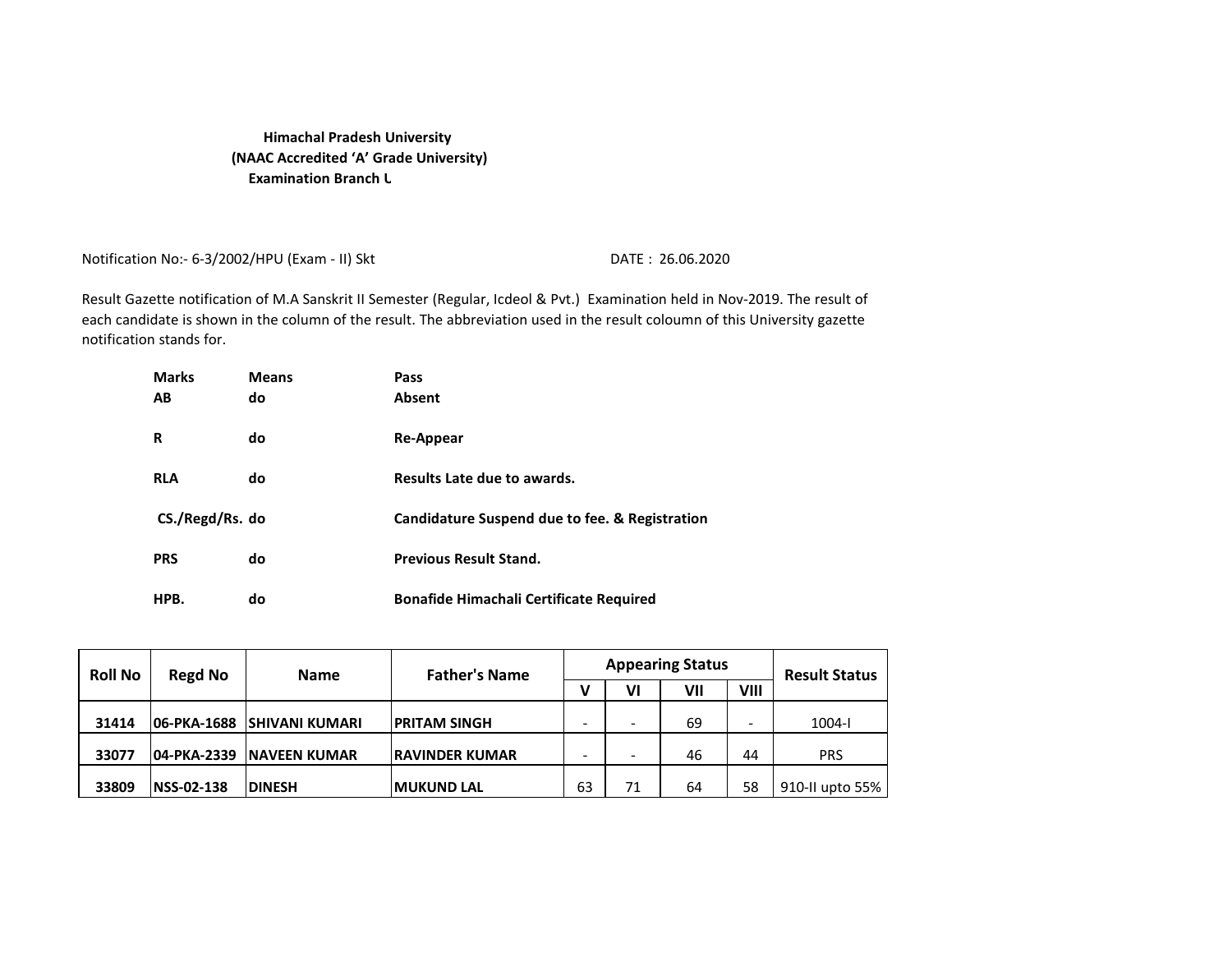| 33902 | 05-GKN-59  | <b>RAKESH</b>           | <b>SUNDER SINGH</b>                                | $\blacksquare$           | $\overline{\phantom{a}}$ | 73                       |                          | <b>PASS</b> |
|-------|------------|-------------------------|----------------------------------------------------|--------------------------|--------------------------|--------------------------|--------------------------|-------------|
| 34669 | 05-SND-22  | <b>RAVINDER</b>         | <b>RAMJI DASS</b>                                  | $\blacksquare$           |                          |                          |                          | CS 500/-    |
| 35909 |            | 10-PMA-1615 GAMITA DEVI | <b>JOBAN DAS</b>                                   | $\overline{\phantom{a}}$ | $\overline{\phantom{a}}$ | $\overline{\phantom{a}}$ | $\overline{\phantom{a}}$ | AB          |
| 36074 | 10-SCK-07  | <b>ANITA TAGORE</b>     | <b>DEVI SINGH TAGORE</b>                           | 60                       |                          |                          |                          | <b>PASS</b> |
| 36249 | 06-NSE-04  | <b>BHAWNA</b>           | <b>BHOOP DEV</b><br><b><i>RAJENDER KUIVIAR</i></b> | 63                       | $\overline{\phantom{a}}$ |                          | A                        | R/VIII      |
| 36454 | 05-SND-63  | <b>ROHIT SHARMA</b>     | SHARMA                                             | 54                       |                          |                          | 46                       | <b>PASS</b> |
| 37140 | 10-RP-920  | <b>SNEH LATA</b>        | <b>KARTAR CHAND</b>                                | $\overline{\phantom{a}}$ | 60                       | $\overline{\phantom{a}}$ | 57                       | <b>PASS</b> |
| 37303 | 07-VPT-13  | <b>BALVEER</b>          | ANANT RAM                                          | $\overline{\phantom{a}}$ |                          |                          | 56                       | <b>PASS</b> |
| 37424 | 09-PVT-219 | SAPNA KUMARI            | <b>PREM LAL</b>                                    | 59                       | $\overline{\phantom{a}}$ | 63                       | 46                       | $771 -$ III |
| 37427 | 11-GW-137  | <b>SHIVANI SHARMA</b>   | <b>DESH RAJ</b>                                    | $\blacksquare$           | $\overline{\phantom{a}}$ |                          | 52                       | <b>PASS</b> |
| 37982 | 12-PMA-890 | <b>GAURAV SHARMA</b>    | <b>HIMENDER LAL</b>                                | $\overline{\phantom{a}}$ | $\overline{\phantom{a}}$ | 56                       | 48                       | <b>PASS</b> |
| 38828 | 08-NSC-20  | <b>VIKRAM SHARMA</b>    | <b>KEWAL RAM</b>                                   | 40                       | 47                       | 52                       | 44                       | 735-III     |
| 39158 | 15-PMA-37  | <b>DURGA DASS</b>       | <b>CHET RAM</b>                                    | $\blacksquare$           | $\overline{\phantom{a}}$ |                          | $\overline{\phantom{a}}$ | AB          |
| 39229 | 12-RP-691  | <b>DILA RAM</b>         | <b>SATI RAM</b>                                    | $\overline{\phantom{a}}$ | $\overline{\phantom{a}}$ | 37                       |                          | <b>PASS</b> |
| 39261 | 03-PSA-873 | <b>SARSVATI</b>         | <b>SUKH RAM</b>                                    | 63                       | $\overline{\phantom{a}}$ | 64                       | $\overline{\phantom{a}}$ | $813 - 11$  |
| 39295 | 09-PSA-454 | <b>KALPNA</b>           | <b>LEKH RAM</b>                                    | 54                       | $\overline{\phantom{a}}$ |                          |                          | <b>PASS</b> |
| 39447 | 11-G1-064  | <b>KAMLESH KUMARI</b>   | ISHWAR DASS                                        | 52                       | $\overline{\phantom{a}}$ |                          | $\overline{\phantom{a}}$ | <b>PASS</b> |
| 39759 | 12-GM-86   | <b>MONIKA SHARMA</b>    | <b>GANGA RAM</b>                                   | 51                       | 49                       | $\overline{\phantom{a}}$ | 59                       | 800-II      |
| 39782 | 16-PCB-01  | <b>POONAM SHARMA</b>    | TILAK RAJ SHARMA                                   | $\overline{\phantom{a}}$ | $\overline{\phantom{a}}$ | $\overline{\phantom{a}}$ | 63                       | 821-II      |
| 39823 | 09-DCK-75  | <b>PRIYNKA</b>          | ARVIND KUMAR WALIA                                 | $\overline{\phantom{a}}$ | 60                       | 48                       | 60                       | <b>PASS</b> |
| 40040 | 07-SVS-01  | <b>SUSHEEL</b>          | <b>TOLE RAM</b>                                    | 50                       | 64                       |                          |                          | <b>PASS</b> |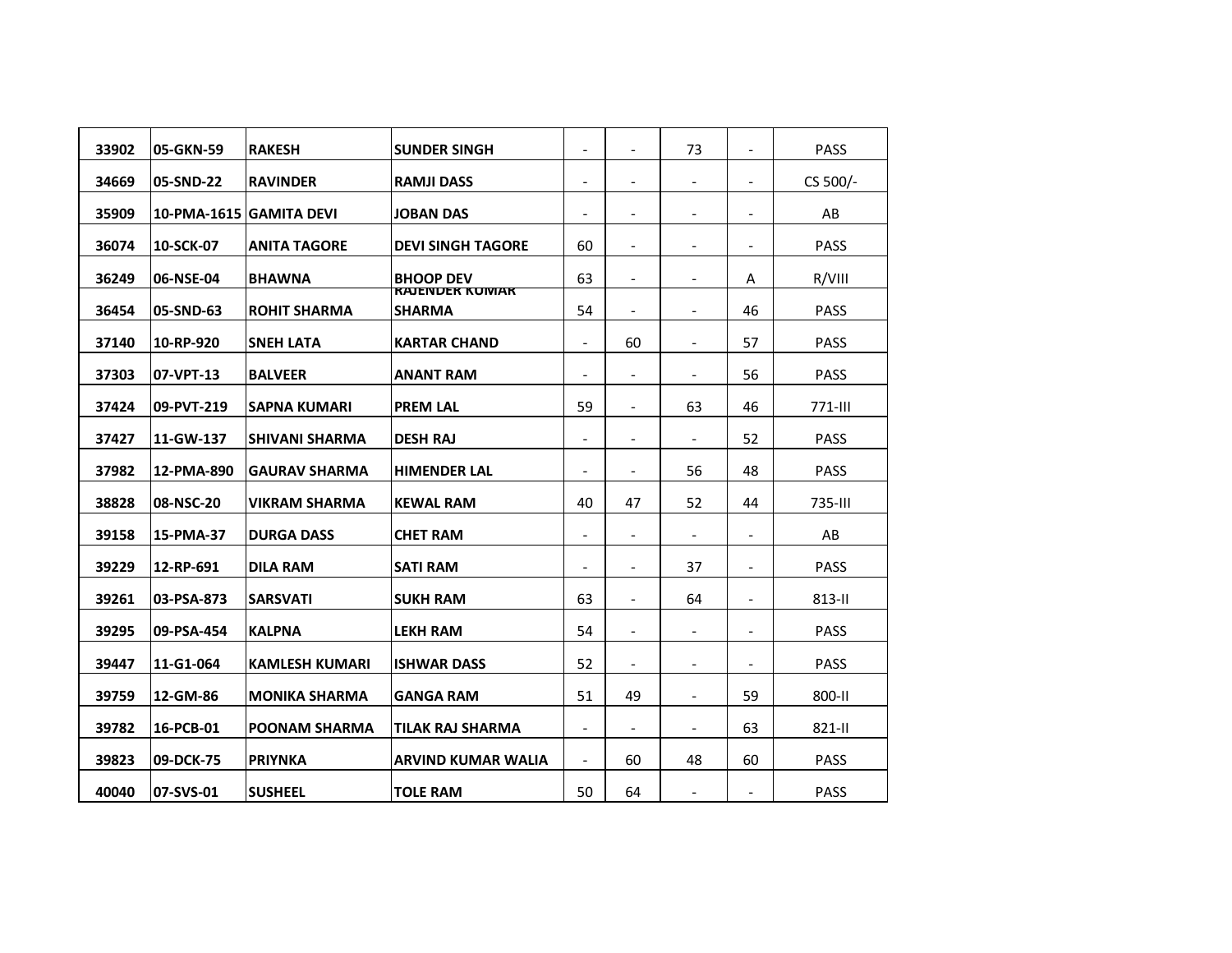| 40347 | 10-DCK-53   | <b>HEENA</b>               | <b>RAMESH CHAND</b>   | $\overline{\phantom{0}}$     | ٠                        | $\overline{\phantom{a}}$ | $\blacksquare$           | AB          |
|-------|-------------|----------------------------|-----------------------|------------------------------|--------------------------|--------------------------|--------------------------|-------------|
| 40579 | 08-SCK-31   | SATYENDER SHARMA PYARE LAL |                       | $\overline{\phantom{0}}$     | $\overline{\phantom{a}}$ | $\overline{\phantom{a}}$ | $\overline{\phantom{a}}$ | AB          |
| 40603 | 10-SCS-13   | <b>RAVI KANT</b>           | <b>UDAY SINGH</b>     | Α                            | A                        | 61                       | 50                       | R/V, VI     |
| 40761 | 10-GDN-166  | <b>EKTA GILL</b>           | <b>ISURESH KUMAR</b>  | $\overline{\phantom{0}}$     | 57                       | $\overline{\phantom{a}}$ | $\overline{\phantom{0}}$ | <b>PASS</b> |
| 41064 | 11-SRP-03   | <b>RISHU KUMAR</b>         | <b>BALAK RAM</b>      | $\overline{\phantom{0}}$     | 61                       | $\overline{\phantom{a}}$ | $\blacksquare$           | 795-III     |
| 41086 | 04-DA-972   | <b>ARTI</b>                | <b>PRITAM CHAND</b>   | $\qquad \qquad \blacksquare$ | $\overline{\phantom{a}}$ | 48                       | $\overline{\phantom{a}}$ | 815-II      |
| 41088 | 14-NB-581   | <b>NEETU DEVI</b>          | <b>SURINDER KUMAR</b> | $\overline{\phantom{0}}$     | Α                        | 50                       | 44                       | R/VI        |
| 41089 | 10-DCK-100  | <b>VANDANA KUMARI</b>      | <b>ISANTOSH KUMAR</b> | $\overline{\phantom{0}}$     | $\overline{\phantom{a}}$ | $\overline{\phantom{a}}$ | $\overline{\phantom{0}}$ | AB          |
| 41093 | 10-SVG-45   | <b>SHAGUN SHARMA</b>       | <b>VED KUMAR</b>      | $\overline{\phantom{0}}$     | 45                       | 38                       | 48                       | 735-III     |
| 41121 | 14-NB-381   | <b>SUNALI</b>              | <b>JEEWAN KUMAR</b>   | $\overline{\phantom{0}}$     | $\overline{\phantom{a}}$ | 46                       | $\blacksquare$           | 816-II      |
| 41146 | 02-WSP-648  | <b>MONIKA SHARMA</b>       | <b>PURAN CHAND</b>    | $\overline{\phantom{0}}$     | $\overline{\phantom{a}}$ | $\overline{\phantom{a}}$ | $\blacksquare$           | AB          |
| 41197 | 10-GCBT-160 | <b>RAJEENA KUMARI</b>      | <b>KISHORI LAL</b>    | -                            | 54                       | 36                       | $\overline{\phantom{a}}$ | 773-III     |
|       | 08-SCS-05   |                            |                       |                              |                          |                          |                          |             |
| 41364 |             | <b>NISHCHALA</b>           | <b>OM PRAKASH</b>     | $\overline{\phantom{0}}$     | $\overline{\phantom{a}}$ | $\overline{\phantom{a}}$ | 63                       | <b>PASS</b> |
| 41461 | 10-PBP-246  | <b>MANJU SHARMA</b>        | <b>VED PRAKASH</b>    | $\overline{\phantom{0}}$     | $\overline{\phantom{a}}$ | $\overline{\phantom{a}}$ | $\overline{\phantom{a}}$ | AB          |

**Deputy Registrar (Exam-II) Controller of Examination**<br>  **H.P. University Shimla - 5 CONTING THE REAM**<br> **CONTING THE REAM**<br> **H.P. University Shimla - 5** 

**H.P. University Shimla - 5 H.P. University Shimla - 5**

**Notification No:- 6-3/2002/HPU (Exam - II) SKT Dated : 26/06/2020**

**Copy to :**